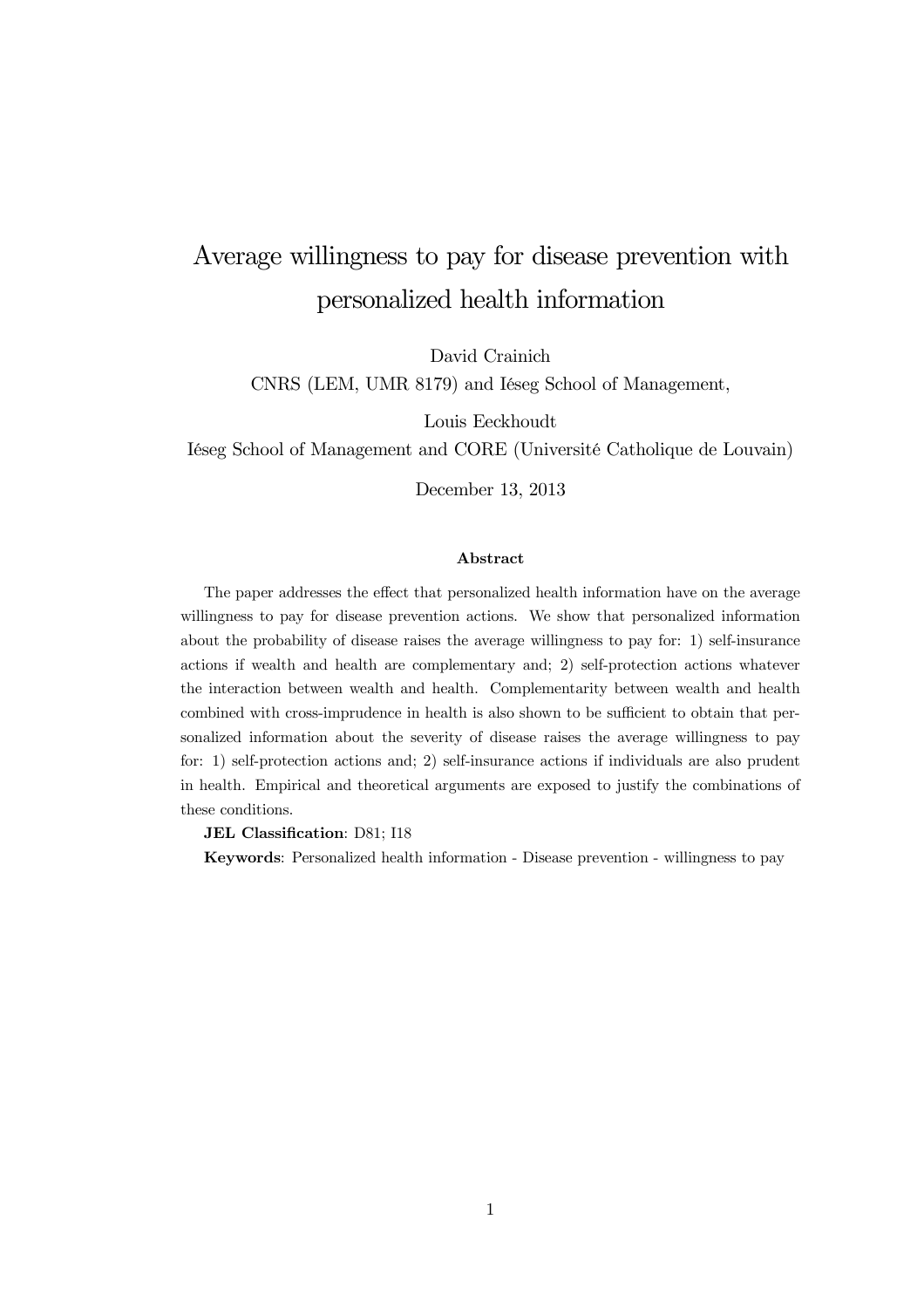## Introduction

Disease prevention activities usually refer to the efforts made to reduce: 1) the probability of diseases (self-protection or primary prevention) and; 2) the severity of diseases (self-insurance or secondary prevention). The economic analysis of prevention decisions has been introduced by Ehrlich and Becker (1972) who examined the interaction between three instruments (insurance, self-protection and self-insurance) used to cope with financial risks. This important contribution led to a series of theoretical papers on this topic, going from Briys and Schlesinger (1990), who explained why more risk averse agents always invest more in self-insurance actions but not necessarily more in self-protection activities to Chiu (2005), Eeckhoudt and Gollier (2005) and Menegatti (2009), who analyzed the link between self-protection and prudence. These advances in risk theory have been transposed to health economics issues. For instance, the substitution or complementary relationship between therapeutic and preventative medicine is examined in Eeckhoudt, Godfroid and Marchand (2000) while Courbage and Rey (2005) analyzed the determinants of optimal prevention for health risks. Besides the analysis of prevention decisions, an important literature - initiated by Drèze (1964) - has been dedicated to the willingnesses to pay for prevention activities. The effects on this willingness to pay of the baseline death probability, of wealth, of risk aversion and of the presence of comorbidities have been examined by Jones-Lee (1974), Pratt and Zeckhauser (1996), Dachraoui et al. (2004) and Bleichrodt et al. (2003) respectively.

Our paper complements these theoretical developments by examining the effects that personalized health information should have on the willingness to pay for disease prevention. As a matter of fact, the ever growing availability of health-related information (due for instance to the development of genetic testing, to the multiplication of public health campaigns and to the increasing use of internet for medical purposes) changes the way diseases are perceived by individuals and thus their propensity to prevent them<sup>1</sup>. Whether individuals learn that they are particularly vulnerable to some diseases or whether they are reassured by the newly available information, their willingness to pay for reductions in the severity and/or in the probability of diseases should, in theory, be modified. An interesting question related to the development of personalized health information is whether the willingness to pay based on the average information (i.e. in the absence of personalized information) is higher than the average willingness to pay for prevention (i.e. with personalized information). In this paper, we address this question whose answer determines whether the relevance of prevention program is affected by the development of personalized health information. When the information is about the probability of

<sup>1</sup>Empirical studies support that providing the public with risk information changes individuals' attitude (see for example Hsieh et al. (1996) about the effects of anti-smoking campaigns on smoking behaviour or Barnett et al. (2007) about the public response to the UK government advices about mobile phone health risks).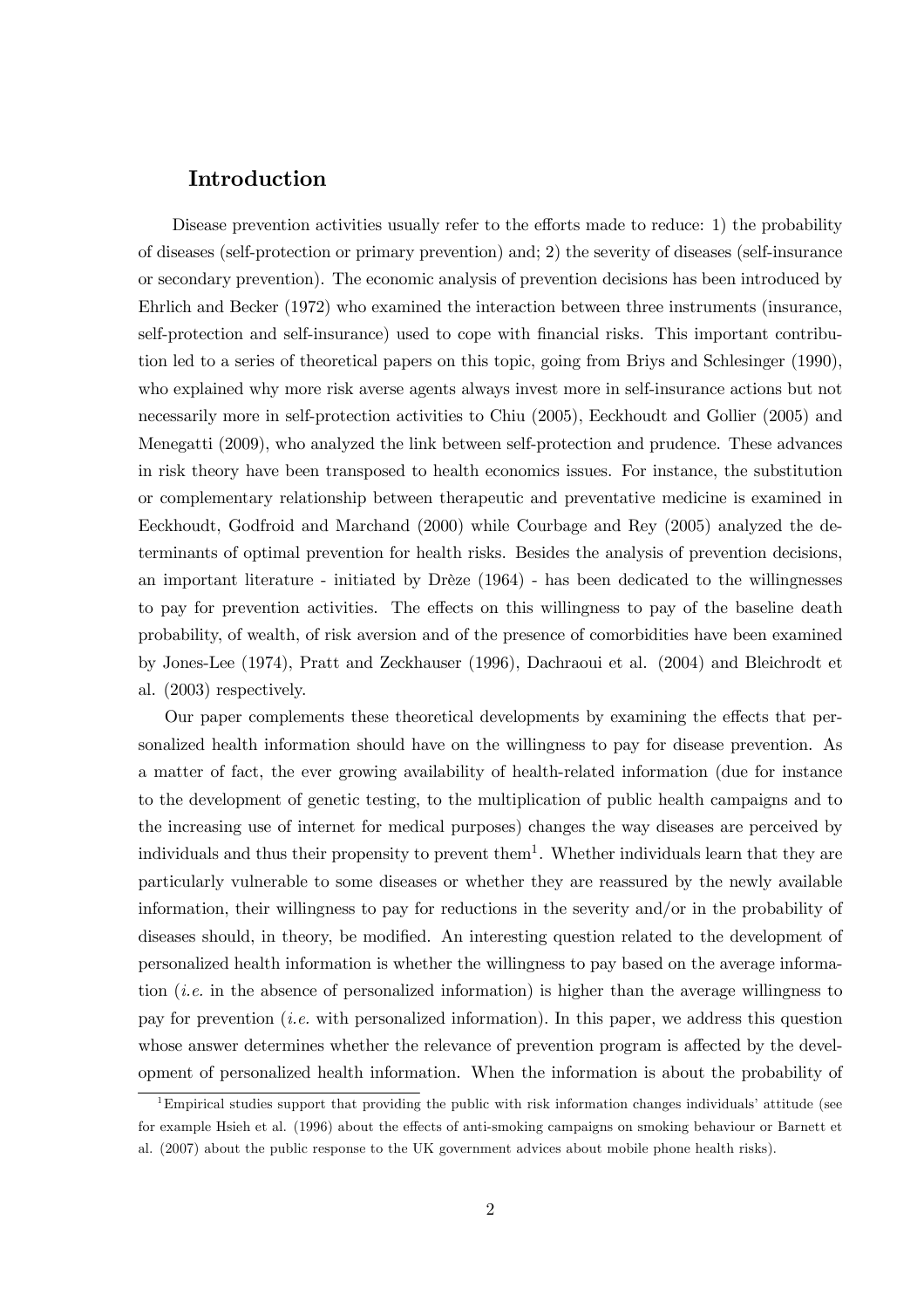disease, the research question is related to the consequences of the development of genetic testing. By providing information on individual probabilities of disease, predisposition tests offer the opportunity to better target prevention efforts. Therefore, we address in particular the effects that genetic testing should have on the relevance of disease prevention programs. Note that the issue<sup>2</sup> has been addressed by Snow  $(2011)$  who indicates that the intensity of prevention efforts (both self-protection and self-insurance) made by (ambiguity averse) individuals is higher in the presence of ambiguity than in its absence. By removing the ambiguity surrounding the probability of diseases, predisposition tests should thus make individuals less prone to make prevention efforts. However, while Snow (2011) focuses on a pure ambiguity effect by analyzing changes in prevention efforts resulting from the removal of the uncertainty about the probability of disease, we evaluate the average willingness to pay of individuals differing in their baseline probability of disease<sup>3</sup>. The adoption of this different perspective leads to a qualification of the result obtained by Snow (2011). We show that the effects of personalized health information on the average willingness to pay for prevention actions basically depend on the interaction between wealth and health in the utility function, *i.e.* on whether individuals like or dislike the correlation between wealth-related and health-related harms. Specifically, personalized information about the probability of diseases always increases the average willingness to pay for self-protection actions while it increases (resp. reduces) the willingness to pay for self-insurance actions if individuals are correlation prone (resp. correlation averse). When the information is related to the severity of diseases, we show that the joint assumptions of correlation loving and cross-imprudence in health are sufficient to raise the average willingness to pay: 1) for self-protection actions and; 2) for self-insurance actions if individuals are also prudent in health.

Some of our results depend thus on the association of correlation loving and cross-imprudent preferences. Correlation loving corresponds in health economics to the complementarity between wealth and health, a relationship that has been empirically supported by Viscusi and Evans (1990), Sloan et al. (1998) and Finkelstein et al.  $(2009)^4$  among others. Its association with cross-imprudence - which has not been empirically tested yet - is theoretically justified by Eeckhoudt et al. (2007) who show that both preferences indicate that the benefits resulting from favourable health situations (absence of disease, absence of health risk,...etc.) increase as individuals get wealthier. Joining correlation aversion and cross-imprudence is thus plausible since both preferences stem from a more general behavioural trait. Therefore, our conclusions hold under a mix of empirically supported and theoretically justified assumptions.

The paper is organized as follows. The willingnesses to pay for self-protection and for selfinsurance are examined in Sections 2 and 3 respectively. In both sections, we sequentially

 $2$ Even though it is not presented in terms of the development of genetic testing.

<sup>&</sup>lt;sup>3</sup>However, we assume that there is no aversion towards ambiguity in our model.

<sup>&</sup>lt;sup>4</sup>Note that the opposite conclusion is reached when minor injuries are considered (see Evans et Viscusi (1991)).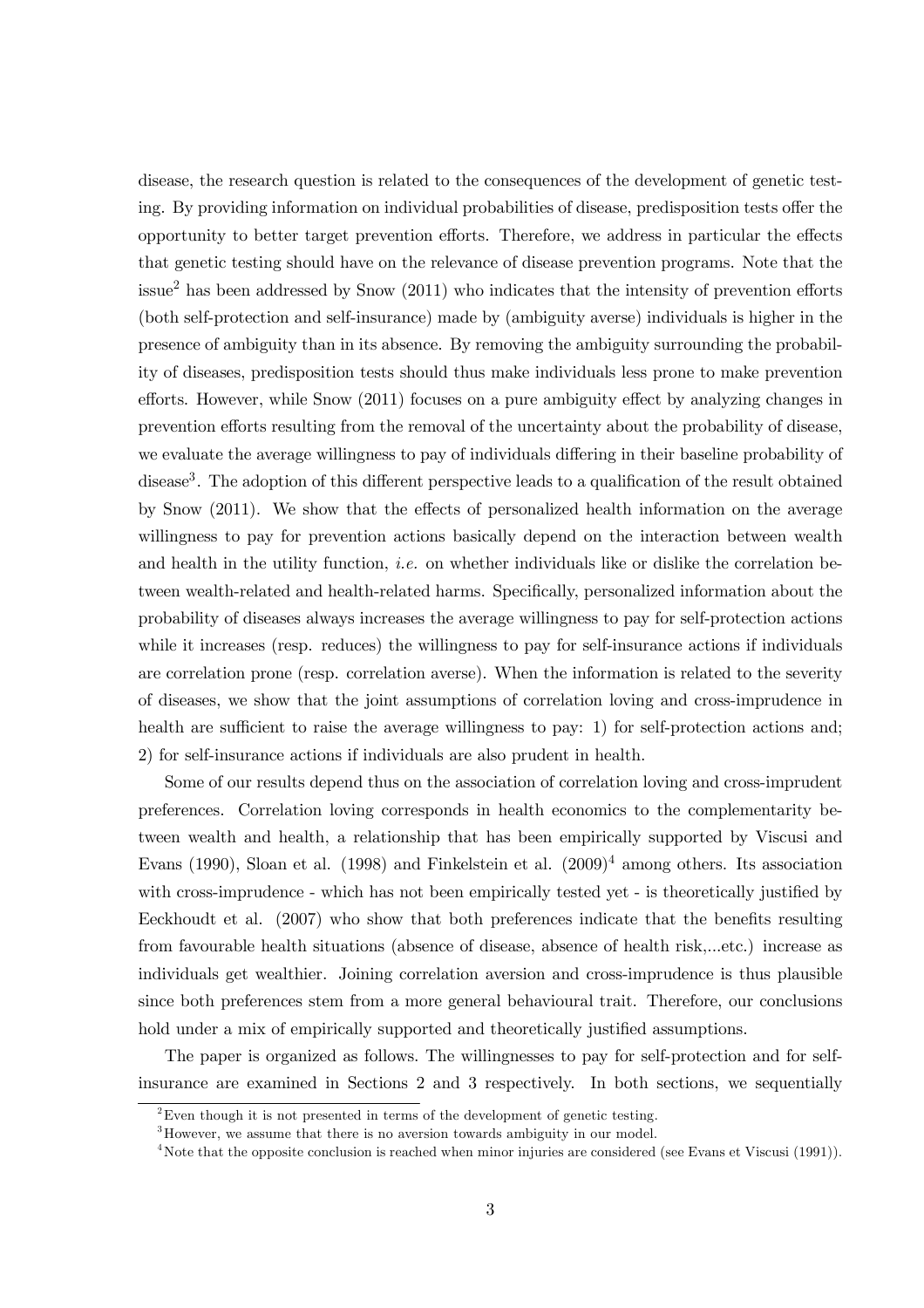introduce personalized information about the probability (Sections 2.1 and 3.1) and about the severity of diseases (Sections 2.2 and 3.2). Section 4 concludes.

## 2 Average willingness to pay for self-protection

Consider an expected utility maximizer who derives utility from wealth  $(w)$  and health  $(h)$ , hence  $u(w, h)$ . The utility function is increasing and concave in both arguments<sup>5</sup>  $(u_1(w, h) > 0$ ,  $u_2(w, h) > 0$ ,  $u_{11}(w, h) < 0$  and  $u_{22}(w, h) < 0$ . No assumption is made about the sign of  $u_{12}(w, h)$ . A given disease occurs with a probability p and lowers the individual's health status to  $h - m$  (where m denotes the severity of the disease). The individual expected utility is given by:

$$
\overline{EU} = (1 - p)u(w, h) + pu(w, h - m)
$$
\n(1)

The willingness to pay (denoted  $W_p$ ) for a reduction  $\Delta$  in the probability of disease is defined by the following expression:

$$
(1-p)u(w,h) + pu(w,h-m) = (1-p+\Delta)u(w-W_p,h) + (p-\Delta)u(w-W_p,h-m)
$$
 (2)

W<sub>p</sub> corresponds to the wealth change which - when coupled with a reduction  $\Delta$  (with  $\Delta$ ) 0) in the probability of disease - leaves the individual at the constant expected utility  $\overline{EU}$ . We approximate  $u(w - W_p, h)$  and  $u(w - W_p, h - m)$  through first-order Taylor expansions around  $u(w, h)$  and  $u(w, h - m)$  respectively:

$$
u(w - W_p, h) \cong u(w, h) - W_p u_1(w, h)
$$
\n
$$
(3)
$$

$$
u(w - W_p, h - m) \cong u(w, h - m) - W_p u_1(w, h - m)
$$
\n(4)

Inserting (3) and (4) into (2), we obtain after simplifications the following expression for  $W_p$ :

$$
W_p \cong \frac{\Delta [u(w, h) - u(w, h - m)]}{[(1 - p + \Delta)u_1(w, h) + (p - \Delta)u_1(w, h - m)]} = \frac{\Delta [u(w, h) - u(w, h - m)]}{EU_1}
$$
(5)

Eq. (5) indicates that  $W_p$  is the ratio of the expected marginal benefit of self-protection (*i.e.* increasing by  $\Delta$  the probability of experiencing the utility level associated to the healthy state instead of the utility level associated to the disease state) to the expected marginal cost of a monetary unit spent (*i.e.* a weighted average of the marginal utilities of wealth in the two states of the world). To ease the notation, the denominator of  $(5)$  is henceforth denoted  $EU_1$ .

 ${}^{5}$ First and second derivatives of the utility function with respect to the first argument (wealth) are respectively denoted by  $u_1(w, h)$  and  $u_{11}(w, h)$ . First and second derivatives of the utility function with respect to the second argument (health) are respectively denoted by  $u_2(w, h)$  and  $u_{22}(w, h)$ . The cross derivative is denoted by  $u_{12}(w, h)$ .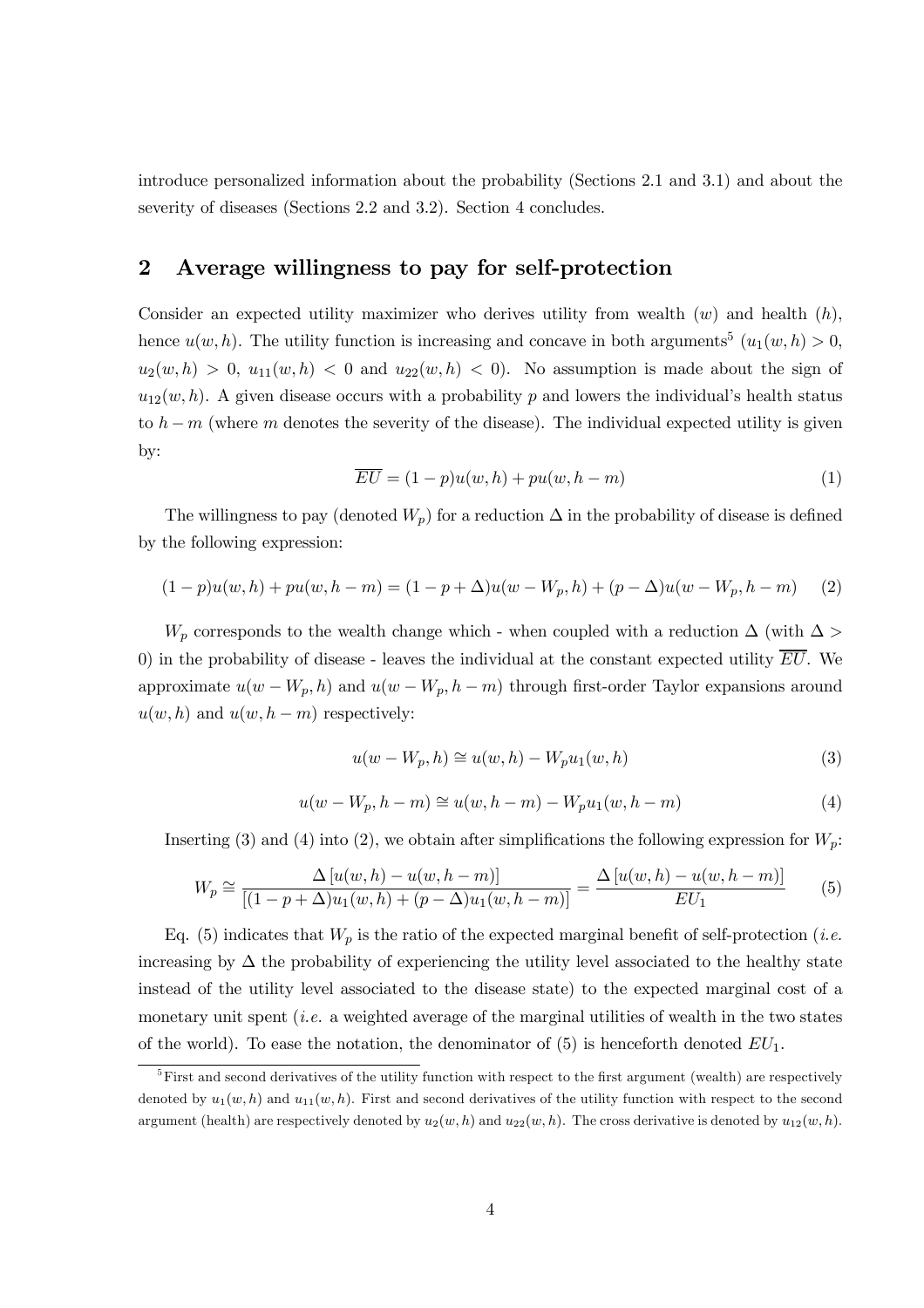#### 2.1 Change in the baseline probability of disease

Eq. (6) indicates how the willingness to pay for self-protection changes with the baseline probability of disease.

$$
\frac{dW_p}{dp} = \frac{\Delta \left[ u(w, h) - u(w, h - m) \right] \left[ u_1(w, h) - u_1(w, h - m) \right]}{[EU_1]^2} \tag{6}
$$

The sign of (6) is defined by  $u_1(w, h) - u_1(w, h-m)$  *i.e.* the sign of  $u_{12}(w, h)$ . More precisely:

$$
\frac{dW_p}{dp} \geq 0 \text{ if } u_{12}(w, h) \geq 0
$$

The last inequalities can be explained as follows. If  $u_{12}(w, h) < 0$ , the marginal utility of wealth is higher in the disease state. Reductions in the probability of disease, by changing the weight associated to the marginal utilities in the two states of the world, raise the expected marginal utility of wealth  $EU_1$  and thus lower the willingness to pay for self-protection. By the same reasoning, the willingness to pay for self-protection rises with the baseline probability of disease if  $u_{12}(w, h) > 0$ .

Let us now show that – no matter the sign of  $u_{12}(w, h)$  – the willingness to pay increases or decreases at an increasing rate (*i.e.*  $W_p$  is convex). The shape of the willingness to pay is defined by:

$$
\frac{d^2W_p}{dp^2} = \frac{2\Delta[u(w,h) - u(w,h-m)] [u_1(w,h) - u_1(w,h-m)]^2}{[EU_1]^3} > 0
$$
\n(7)

The relationship between the willingness to pay for self-protection and the baseline probability of disease when the marginal utility of wealth falls (fig. 1a) and rises (fig. 1b) with health is depicted below.

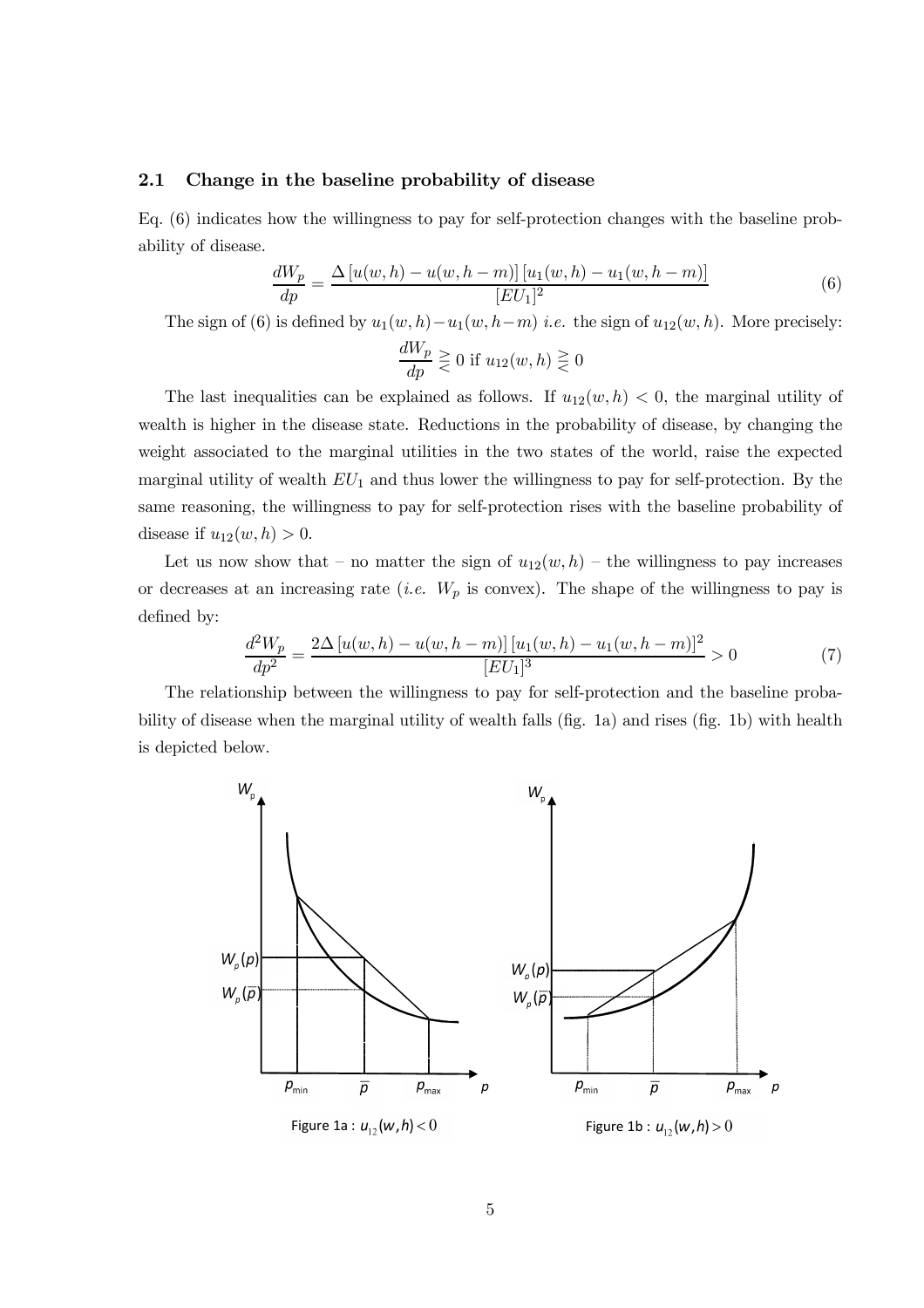The convexity of  $W_p$  with respect to the baseline probability of disease can be explained in the following way. Increases in p raise (resp. lower)  $W_p$  when  $u_{12}(w, h) < 0$  (resp.  $u_{12}(w, h) > 0$ ). These changes have the same impact (given by  $u_1(w, h-m)-u_1(w, h)$ ) on the expected marginal utility of wealth. However, since they occur at different expected marginal utility levels, these (constant) variations in the denominator of (5) do not have the same impact on the ratio defining  $W_p$ . Suppose for instance that  $u_{12}(w, h) > 0$ . In that case, the lower p, the higher the initial expected marginal utility of wealth and the lower the reduction of the marginal expected utility when p rises. If  $u_{12}(w, h) < 0$ , the lower p, the lower the initial expected marginal utility of wealth and thus the lower the reduction in the expected marginal utility consecutive to an increase in p. In both cases,  $W_p$  is convex in p and, using the Jensen inequality, we conclude that the average willingness to pay is higher than the willingness to pay based on the average probability of disease.

From the above reasoning, we expect the development of genetic testing to raise the willingness to pay for self-protection actions.

#### 2.2 Change in the severity of the disease

Let us now address the way information about the severity of the disease modifies the willingness to pay for reductions in the probability of disease. To do so, we first determine the sign of (8).

$$
\frac{dW_p}{dm} = \frac{\Delta u_2(w, h-m)EU_1 + \Delta (p-\Delta) [u(w, h) - u(w, h-m)] u_{12}(w, h-m)}{[EU_1]^2} = \frac{X}{Y}
$$
(8)

Eq. (8) indicates that the willingness to pay for self-protection rises as the severity of the disease increases if  $u_{12}(w, h) > 0$ . Increases in m raise the gap between being sick and being healthy and thus raises the marginal benefit of self-protection. Besides, when  $m$  rises,  $u_1(w, h - m)$  falls if  $u_{12}(w, h) > 0$ , lowering the expected marginal utility of wealth and thus the marginal cost of self-protection. Therefore, the severity of the disease raise the willingness to pay for self-protection if  $u_{12}(w, h) \geq 0$  (sufficient condition) and has an undetermined effect if  $u_{12}(w, h) < 0$ . Let us assume that  $u_{12}(w, h) \geq 0$ . To assess the effect of the uncertainty about the severity of the disease on the average willingness to pay for self-protection actions, we must determine whether  $W_p$  is convex or concave in m. We must thus determine the sign of  $\frac{d^2W_p}{dm^2}$  $dm^2$ defined as:

$$
\frac{d^2W_p}{dm^2} = \frac{X'Y - XY'}{Y^2} \tag{9}
$$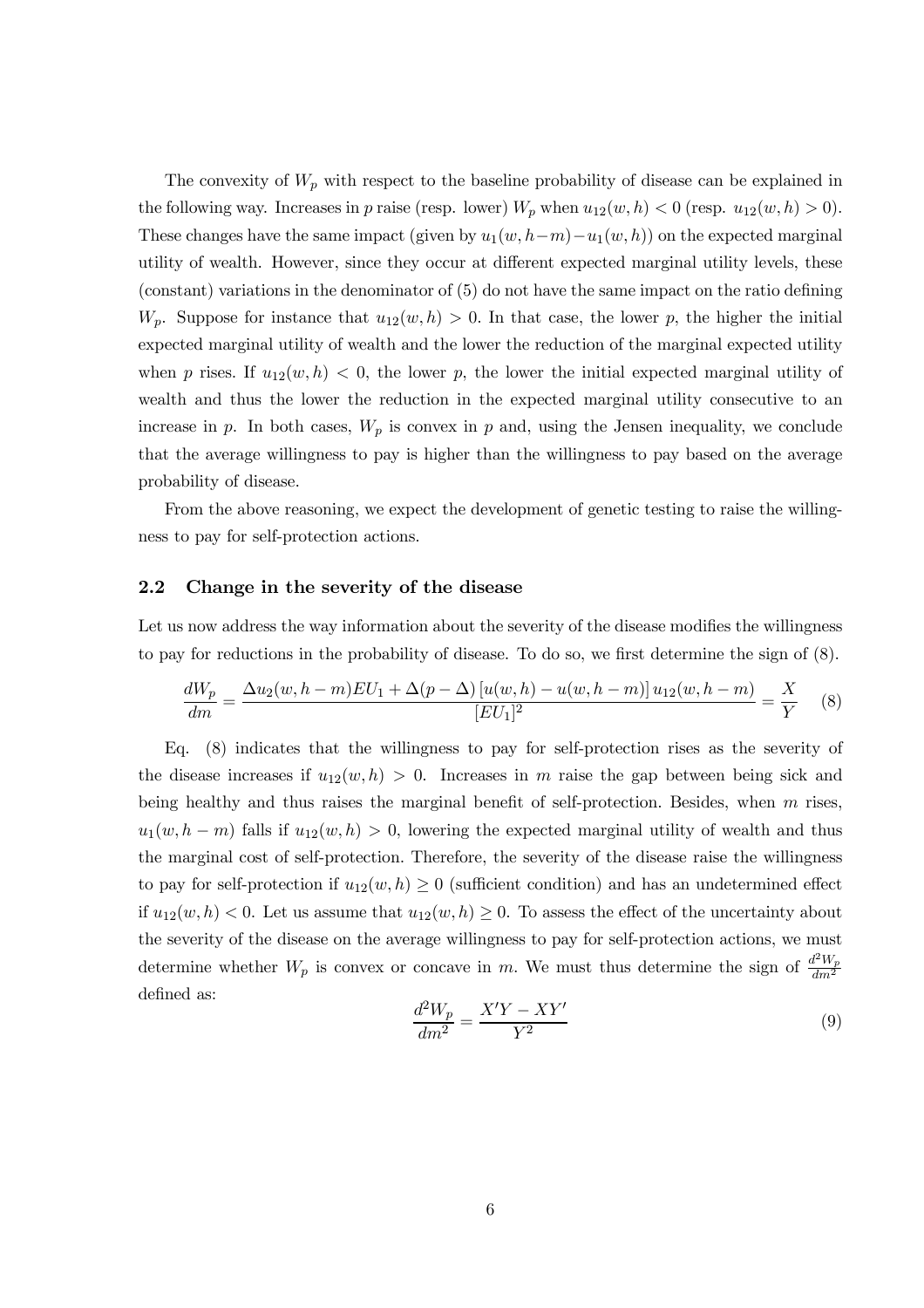where:

$$
X = \Delta u_2(w, h - m)EU_1 + \Delta (p - \Delta) [u(w, h) - u(w, h - m)] u_{12}(w, h - m) > 0
$$
  
\n
$$
X' = -\Delta u_{22}(w, h - m)EU_1 - \Delta (p - \Delta) (u(w, h) - u(w, h - m)) u_{122}(w, h - m)
$$
  
\n
$$
Y = [EU_1]^2 > 0
$$
  
\n
$$
Y' = -2EU_1(p - \Delta)u_{12}(w, h - m) < 0
$$

Note that  $X > 0$  and  $Y' < 0$  because  $u_{12}(w, h) \ge 0$  has been assumed. From (9), we obtain that  $W_p$  is convex in m (*i.e.*  $\frac{d^2W_p}{dm^2} > 0$ ) if  $u_{122}(w, h-m) \le 0$  (sufficient condition). Note that the last assumption is a natural extension of  $u_{12}(w, h) \geq 0$  since a more general behavioural – the preference for aggregating the harms — underlies both assumptions (see Eeckhoudt, Schlesinger and Rey (2007) and the explanation provided in Appendix A).

Under these two assumptions, we conclude that when individuals become more informed about the severity of the diseases, the average willingness to pay for self-protection actions should increase.

## 3 Average willingness to pay for self-insurance

Let us go back to the initial situation described at the beginning of Section 2 and suppose now that the severity of disease can be reduced (its probability remaining constant). The individual expected utility is again given by Eq. (1). The willingness to pay (denoted by  $W_m$ ) for reductions  $\Delta$  in the severity of disease is obtained from (10):

$$
(1-p)u(w,h) + pu(w,h-m) = (1-p)u(w-W_m,h) + pu(w-W_m,h-m+\Delta)
$$
 (10)

 $W_m$  corresponds to the wealth variation which - when coupled with the reduction  $\Delta$  (with  $\Delta > 0$ ) in the severity of disease - leaves individuals at the constant expected utility  $\overline{EU}$ . The first order Taylor expansions of  $u(w - W_m, h)$  and  $u(w - W_m, h - m + \Delta)$  around  $u(w, h)$  and  $u(w, h - m + \Delta)$  respectively give:

$$
u(w - W_m, h) \cong u(w, h) - W_m u_1(w, h)
$$
\n
$$
(11)
$$

$$
u(w - W_m, h - m + \Delta) \cong u(w, h - m + \Delta) - W_m u_1(w, h - m + \Delta)
$$
 (12)

Inserting (11) and (12) into (10) and rearranging the terms, we obtain the folowing willingness to pay for a reduction  $\Delta$  in the severity of the disease:

$$
W_m \cong \frac{p\left[u(w, h-m+\Delta) - u(w, h-m)\right]}{\left[(1-p)u_1(w, h) + pu_1(w, h-m+\Delta)\right]} = \frac{pQ}{EU_1}
$$
\n(13)

Eq. (13) indicates that the willingness to pay for lower severities of disease is the ratio of the marginal benefit of self-protection (enjoying  $u(w, h - m + \Delta)$ ) instead of  $u(w, h - m)$  in case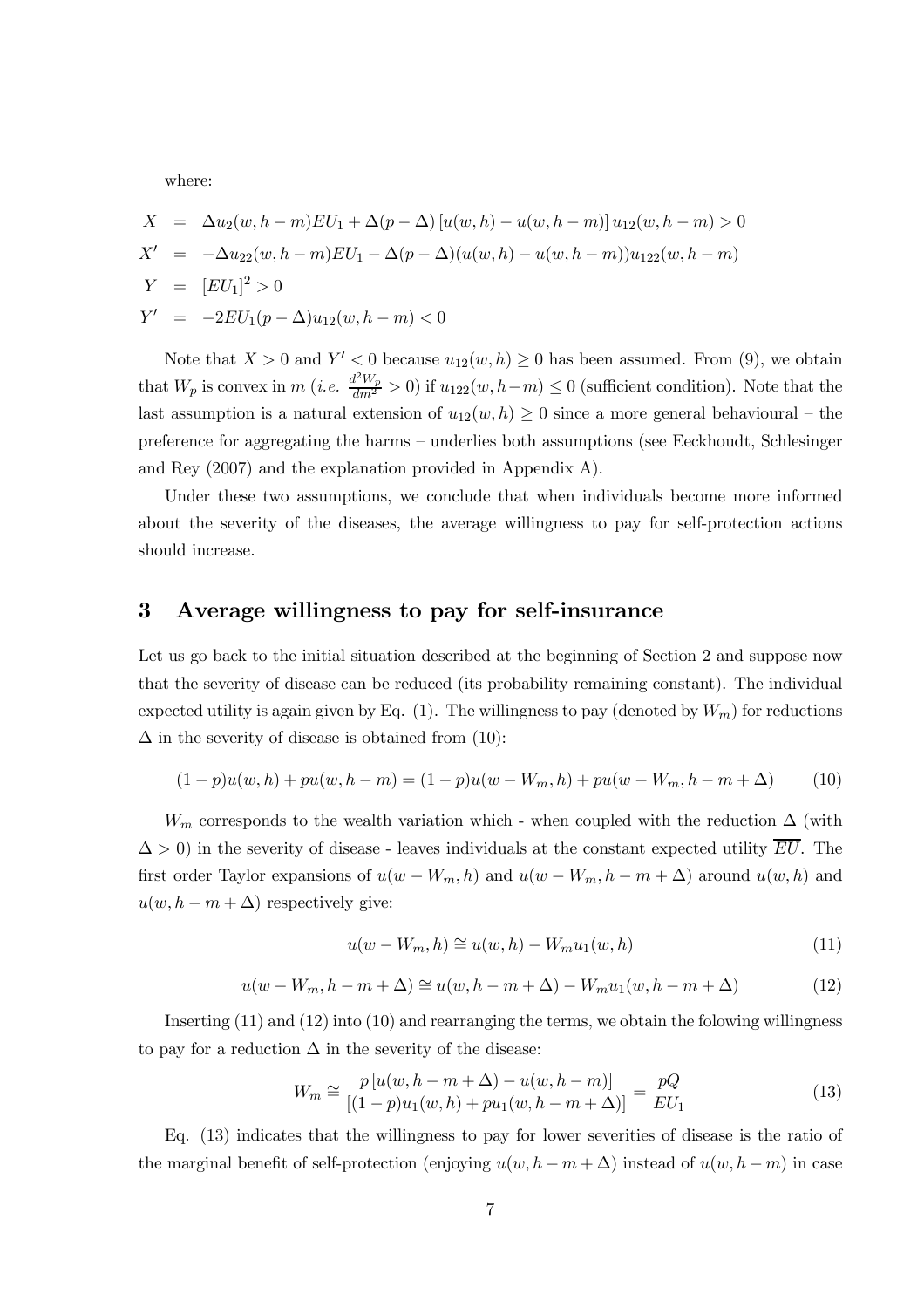of disease) to the expected marginal cost of a monetary unit spent (i.e. the marginal utility of wealth in the two states of the world in which the money is spent). To ease the notation, let us denote the denominator of (13) by  $EU_1$  and  $[u(w, h - m + \Delta) - u(w, h - m)]$  by Q.

#### 3.1 Change in the baseline probability of disease

The way the willingness to pay for self-insurance changes with the baseline probability of disease is given by:

$$
\frac{dW_m}{dp} = \frac{[u(w, h - m + \Delta) - u(w, h - m)]u_1(w, h)}{[EU_1]^2} = \frac{R}{S}
$$
(14)

From (14) we notice that  $u_1(w, h - m + \Delta) - u_1(w, h) \leq 0$  or  $u_{12}(w, h) \geq 0$  is a sufficient condition to obtain an increase in the willingness to pay for self-insurance actions when the baseline probability of disease rises. As p increases, the usefulness of a self-insurance effort rises, increasing thus its marginal benefit. Besides, as indicated in Section 2.1, the marginal utility of a monetary unit spent falls with the baseline probability of disease as long as  $u_{12}(w, h) > 0$ . This last condition is thus sufficient to obtain  $\frac{dW_m}{dp} > 0$ . Let us now determine whether  $W_m$ rises at an increasing or at a decreasing rate with  $p$ . We must thus determine the sign of

$$
\frac{d^2W_m}{dp^2} = \frac{R'S - RS'}{S^2} \tag{15}
$$

where:

$$
R = [u(w, h - m + \Delta) - u(w, h)] u_1(w, h) > 0
$$

$$
R' = 0
$$

$$
S = EU_1^2 > 0
$$

$$
S' = (EU_1^2)' = 2EU_1 [u_1(w, h - m + \Delta) - u_1(w, h)] < 0
$$

It turns out that:

$$
\frac{d^2W_m}{dp^2} = \frac{2u_1(w,h)\left[u(w,h-m+\Delta) - u(w,h)\right]\left[u_1(w,h-m+\Delta) - u_1(w,h)\right]}{[EU_1]^3} \tag{16}
$$

No matter how the willingness to pay changes with the baseline probability of disease (i.e. no matter the sign of (14)), we notice from (16) that changes occur at an increasing rate (resp. at a decreasing rate; resp. at a constant rate) if  $u_{12}(w, h) > 0$  (resp. if  $u_{12}(w, h) < 0$ ; resp. if  $u_{12}(w, h) = 0$ . Therefore, the development of genetic testing should raise the average willingness to pay and thus increase the relevance of self-insurance programs if wealth and health are complementary  $(u_{12}(w, h) > 0)$ . The opposite conclusion is obtained if  $u_{12}(w, h) < 0$ .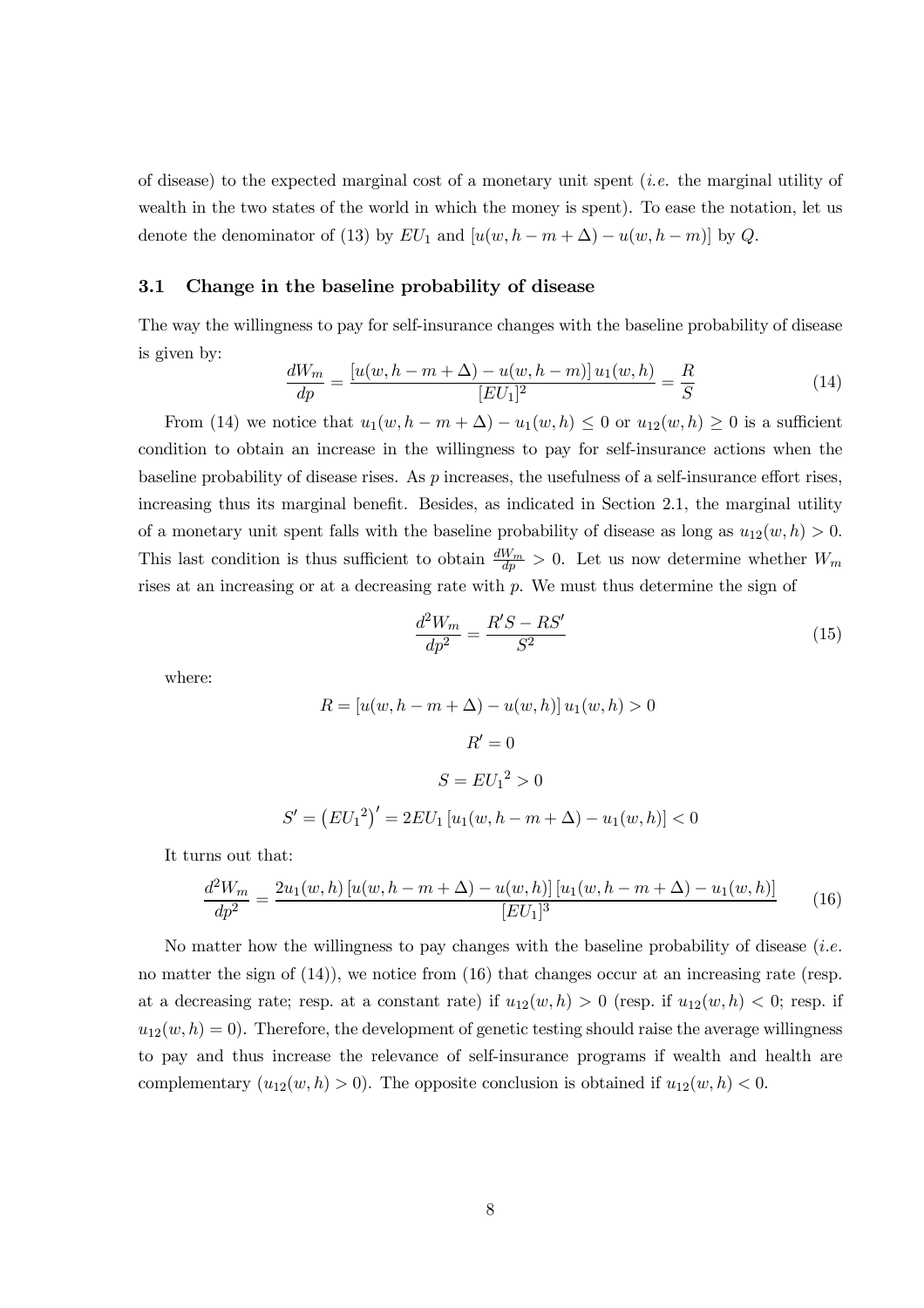#### 3.2 Effect of the severity of the disease

The way the willingness to pay for self-insurance changes with the severity of the disease is given by:

$$
\frac{dW_m}{dm} = \frac{p[u_2(w, h-m) - u_2(w, h-m+\Delta)] \, EU_1 + p^2 Q u_{12}(w, h-m+\Delta)}{[EU_1]^2} = \frac{T}{V} \tag{17}
$$

Eq. (17) indicates that  $u_{12} \ge 0$  is a sufficient condition to obtain an increase in the willingness to pay for self-insurance actions when the severity of the disease rises. We now define the conditions under which  $W_m$  rises at an increasing rate with m (assuming again  $u_{12} \ge 0$ ).

$$
\frac{d^2W_m}{dm^2} = \frac{T'V - TV'}{[EU_1]^4}
$$
\n(18)

where:

 $T > 0$ 

$$
T' = p [u_{22}(w, h - m + \Delta) - u_{22}(w, h - m)] EU_1 - p^2 Qu_{122}(w, h - m + \Delta)
$$
  

$$
V > 0
$$
  

$$
V' = -2pEU_1u_{12}(w, h - m + \Delta) < 0
$$

Note that  $T > 0$  and  $V' < 0$  because  $u_{12} \ge 0$ . Therefore  $\frac{d^2 W_m}{dm^2} > 0$  if  $T' > 0$ . This last condition is obtained when  $u_{222} > 0$  and  $u_{122} \le 0$  (sufficient conditions). The first condition corresponds to the prudence towards health risks. The assumption has some empirical (see Dynan (1993) for instance) and experimental (see Deck and Schlesinger (2010)) support when financial risks are considered. It however remains to be shown that this trait of behavior holds when health risk are at stake. As explained in the previous section and shown in appendix A,  $u_{122} \leq 0$  complements  $u_{12} > 0$  since both assumptions correspond to a preference for aggregating the harms in the bivariate case.

When these conditions are met, the average willingness to pay for self-insurance actions is expected to rise as individuals become better informed about the severity of diseases.

### 4 Conclusion

The paper evaluates the way personalized information about the probability or about the severity of diseases modify the average willingness to pay for prevention actions. The conclusions we obtain in the different cases considered are quite diversified and mostly depend on the interaction between wealth and health in individuals' utility functions.

Specifically, we demonstrate the following results: 1) personalized information about the probability of disease raises the average willingness to pay for self-protection; 2) personalized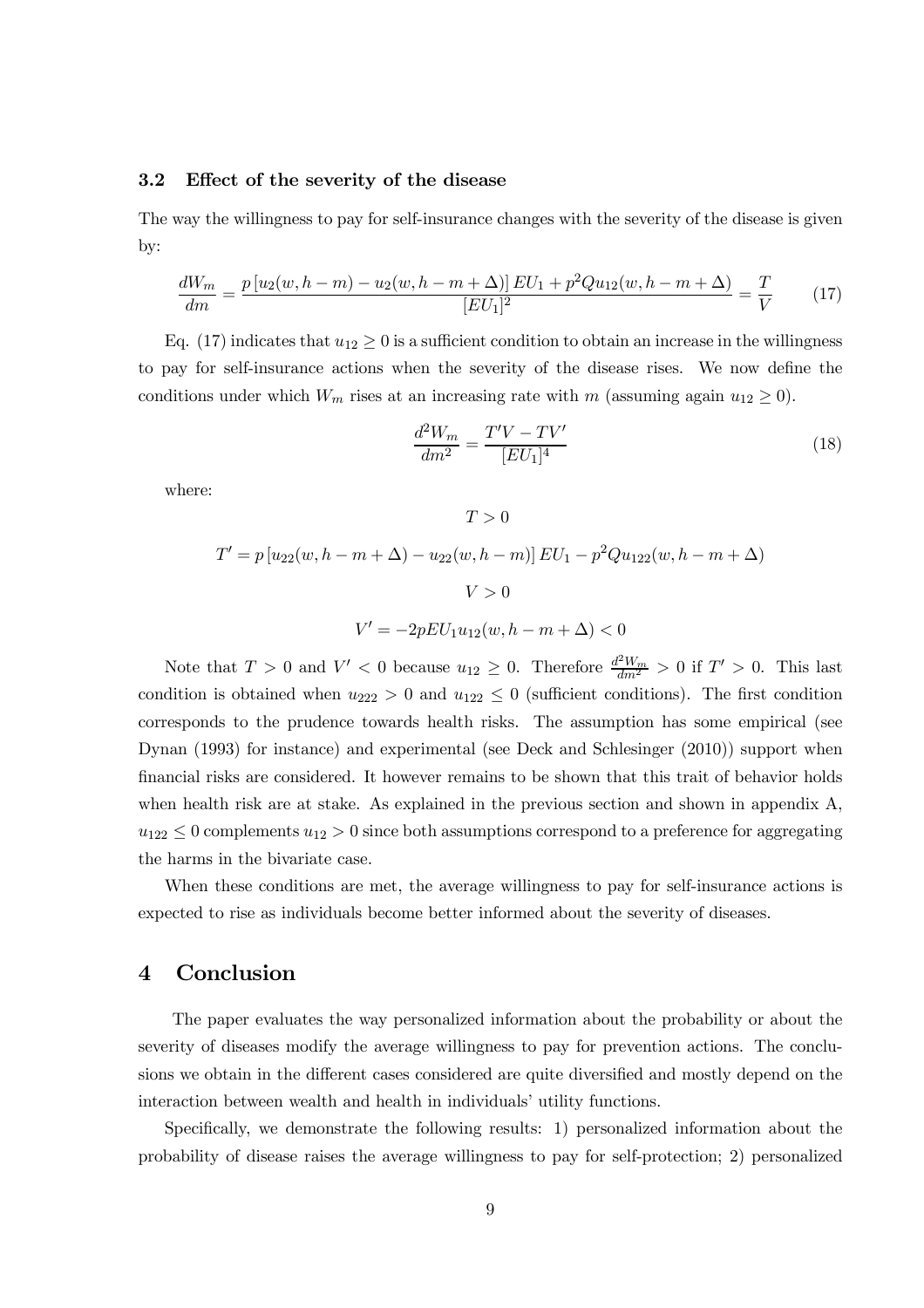information about the severity of disease raises the average willingness to pay for self-protection if wealth and health are complementary (or, equivalently, if individuals are correlation prone i.e. if  $u_{12} \geq 0$ , an assumption that has some empirical support in the literature) and if individuals are cross-imprudent in health (*i.e.* if  $u_{122} \leq 0$ , a natural extension of correlation loving); 3) personalized information about the probability of disease raises (resp. lowers; resp. does not modify) the average willingness to pay for self-insurance if individuals are correlation prone (resp. correlation averse; resp. correlation neutrals); 4) ) personalized information about the severity of disease raises the average willingness to pay for self-insurance if individuals are correlation prone  $(u_{12} \geq 0)$ , cross-imprudent in health  $(u_{122} \leq 0)$  and prudent in health  $(u_{222} \geq 0)$ .

Our analysis indicates that changes in the average willigness to pay for prevention actions resulting from the acquisition of personal health information depend on the type of preventative activity considered (self-protection or self-insurance), on the type of information obtained (about the severity or about the probability of diseases) and on the interaction between wealth and health. However, given the empirical studies available yet and given some results recently highlighted in the risk theory literature, it is plausible to expect that personalized health information increases the average willingness to pay for prevention actions. In particluar, this implies that the future development of genetic testing should be accompanied by an expansion of health related prevention programs.

## 5 References

Barnett J., Timotijevic L., Shepherd R. and V. Senior, "Public responses to precautionary information from the Department of Health (UK) about possible health risks from mobile phones", Health Policy, 82 (2007), 240-250.

Bleichrodt H., Crainich D. and L. Eeckhoudt, "Comorbidities and the willingness to pay for health improvements", Journal of Public Economics, 87 (2003), 2399-2406.

Bryis E. and H. Schlesinger, "Risk aversion and the propensities for self-insurance and selfprotection", Southern Economic Journal, 57 (1990), 458-467.

H. Chiu, "Degree of downside risk aversion and self-protection", Insurance: Mathematics and Economics, 36 (2005), 93-101.

Courbage C. and B. Rey, "Prudence and optimal prevention for health risks", Health Economics, 15 (2006), 1323-1327.

Dachraoui K., Dionne G., Godfroid P. and L. Eeckhoudt, "Comparative mixed risk aversion: definition and application to self-protection and willingness

to pay", Journal of Risk and Uncertainty, 29(3) (2004), 261-276.

Deck C. and H. Schlesinger, "Exploring higher order risk effects", Review of Economic Stud*ies*, 15  $(2010)$ , 1403-1420.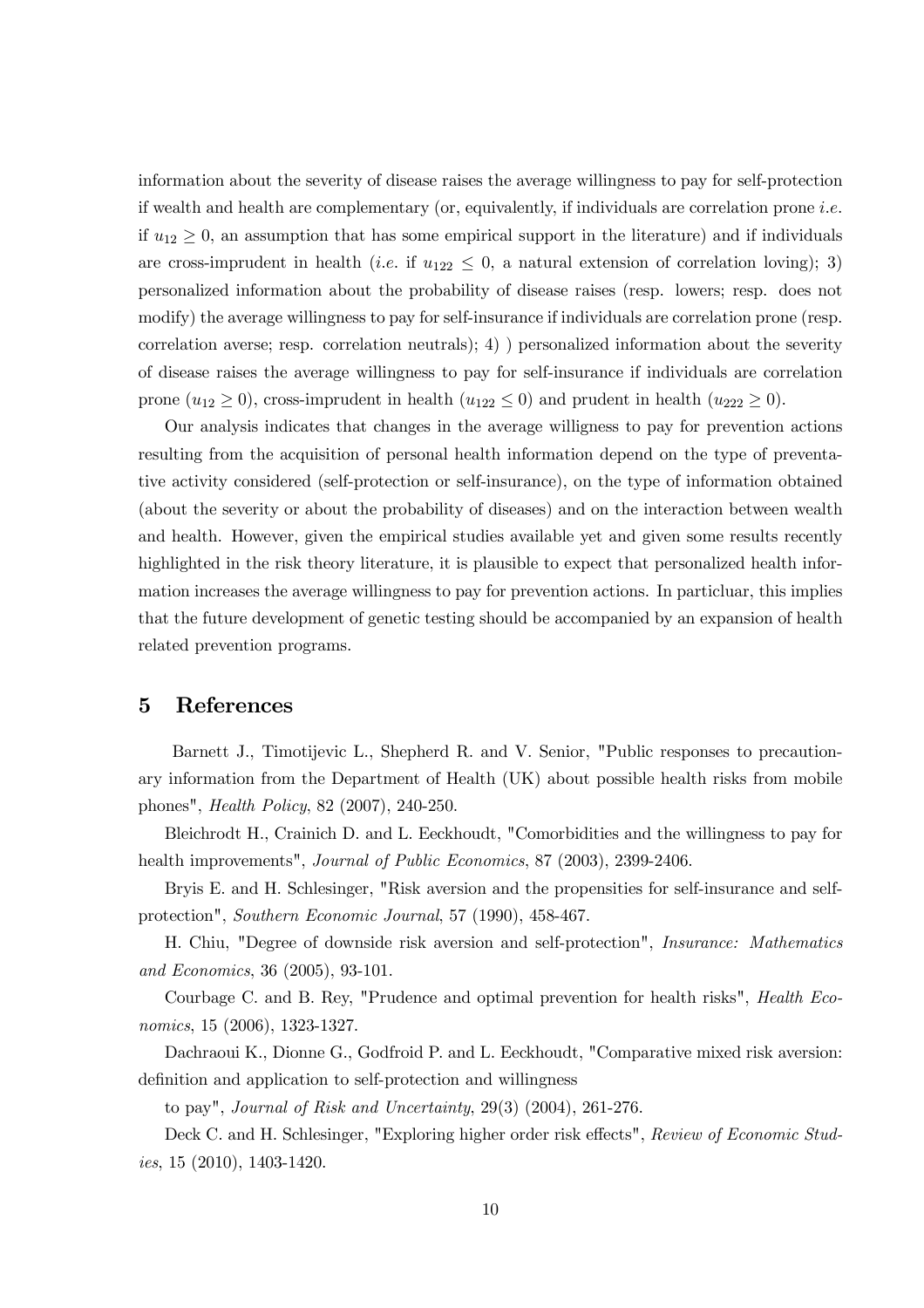J. Drèze, "L'utilité sociale d'une vie humaine", Revue Française de Recherche Opérationnelle, 22 (1962), 139-155.

K. Dynan, "How prudent are consumers?", Journal of Political Economy, 101 (1993), 1104– 1113.

Evans W. and W. Viscusi, "Estimation of state-dependent utility functions using survey data", Review of Economics and Statistics, 73 (1991), 94-104.

Eeckhoudt L., Godfroid P. and M. Marchand, "Risque de santé, médecine préventive et médicine curative", Revue d'Economie Politique, 108 (2000), 321-327.

Eeckhoudt L. and C. Gollier, "The impact of prudence on optimal prevention", Economic Theory, 26(4) (1972), 989-994.

Eeckhoudt L., Rey B. and H. Schlesinger, "A good sign for multivariate risk taking", Management Science, 53 (2007), 117-124.

Ehrlich I. and G. Becker, "Market insurance, self-insurance and self-protection", Journal of Political Economy, 80 (1972), 623-648.

Evans W. and W. Viscusi, "Estimation of state-dependent utility functions using survey data", Review of Economics and Statistics, 73 (1991), 94-104.

Finkelstein A., Luttmer E. and M. Notowidigdo, "Approaches to estimating the health state dependence of the utility function", American Economic Review, 99 (2009), 116-121.

Hsieh C.-R., Yen L.-L., Liu J.-T. and C. J. Lin, "Smoking, health knowledge, and antismoking campaigns: an empirical study in Taiwan", *Journal of Health Economics*, 15 (1996), 87-104.

M. Jones-Lee, "The value of changes in the probability of death or injury", Journal of Political Economy, 82(4) (1974), 835-849.

M. Menegatti, "Optimal prevention and prudence in a two period model", Mathematical Social Science, 58 (2009), 393-397

Pratt J. and R. Zeckhauser, "Willingness to pay and the distribution of risk and wealth", Journal of Political Economy, 104(4) (1996), 747-753.

S. Richard, "Multivariate risk aversion, utility independence and separable utility functions", Management Science, 22(1) (1975), 12-21.

Sloan F., W. Viscusi W., Chesson W., Conover C. and K. Whetten-Goldstein, "Alternative approaches to valuing intangible health losses: the evidence for multiple sclerosis", Journal of Health Economics, 17 (1998), 475-97.

A. Snow, "Ambiguity aversion and the propensities for self-insurance and self-protection", Journal of Risk and Uncertainty, 42 (2011), 27-43.

Viscusi W. and W. Evans, "Utility functions that depend on health status: estimates and economic implications", American Economic Review, 80 (1990), 353-374.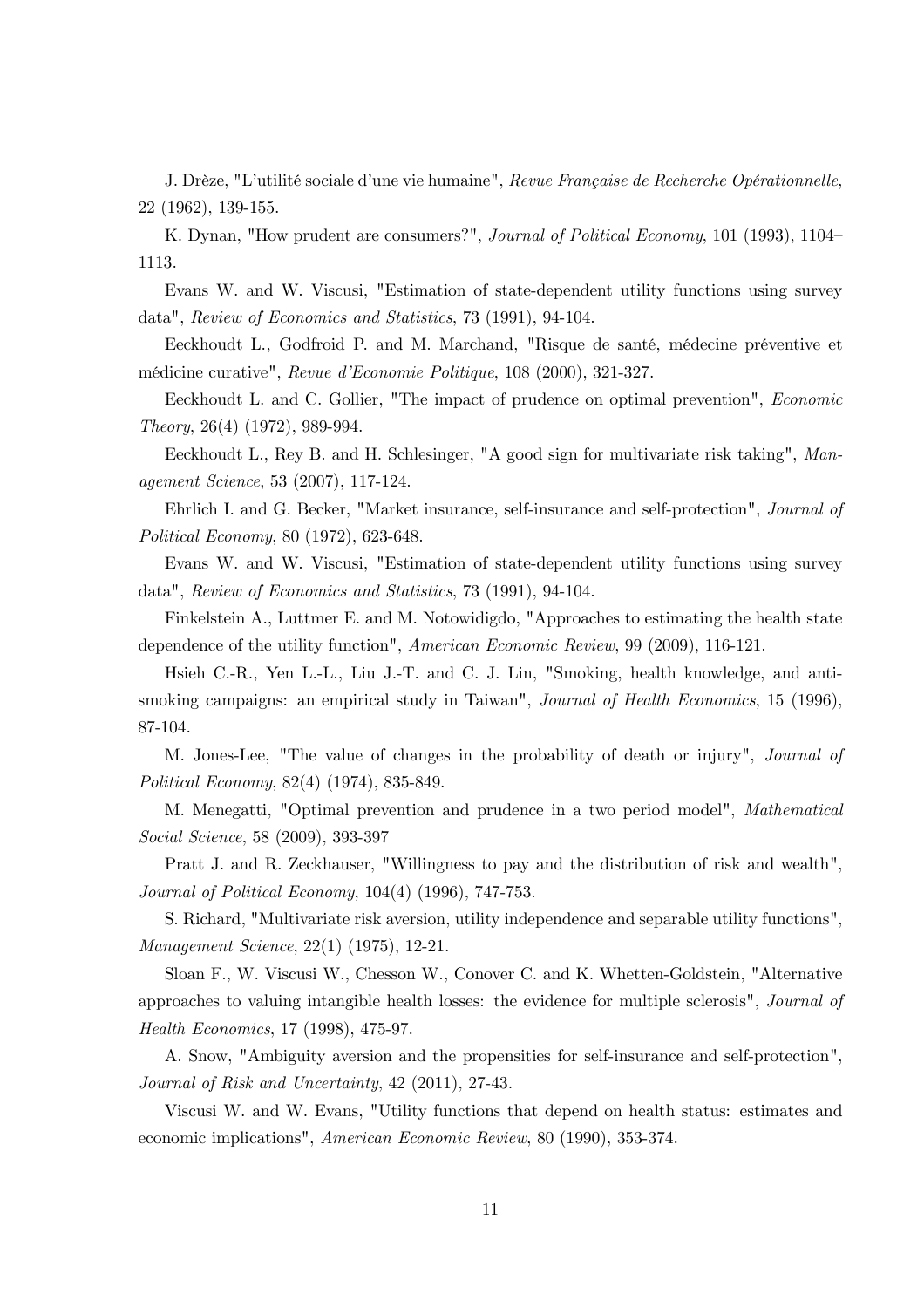# Appendix

## A Correlation aversion and cross prudence

The connection between the concept of correlation aversion (first introduced by Richard (1975)) in risk theory and the complementarity between wealth and health can be made through the comparison of the following binary lotteries A and B:



In both lotteries, x and y are two attributes  $(x$  is wealth and y is health for example) subject to a potential loss (occurring with a probability of  $\frac{1}{2}$ ) of l and k respectively. However, while these two losses are associated to the same state of the world (they are perfectly positively correlated) in lottery A, they are disaggregated (they are perfectly negatively<sup>222</sup> correlated) in lottery  $B$ . For an expected utiliy decision maker, the difference between  $A$  and  $B$  is given by:

$$
R = Eu(B) - Eu(A)
$$
  
=  $\frac{1}{2}[u(x-l, y-k) + u(x, y)] + \frac{1}{2}[u(x-l, y) + u(x, y-k)]$ 

Using second-order Taylor expansions, it can be shown that:

$$
R = -\frac{lk}{2}u_{12}(x, y)
$$

Therefore:

$$
R \geq 0 \iff u_{12}(x, y) \leq 0
$$

Correlation aversion (resp. correlation loving) corresponds in the expected utility model to  $u_{12}(x,y) < 0$  (resp.  $u_{12}(x,y) > 0$ ). In health economics,  $u_{12}(x,y) > 0$  (*i.e.* correlation loving) refers to the complementarity between wealth and health. It expresses that an improved health state is better enjoyed when individuals are wealthier (or, equivalently, that a higher wealth is better exploited when individuals are healthier). Or, said differently, that individuals prefer the wealth and health losses to be aggregated. In the same way, correlation aversion indicates that wealth is better exploited when individuals are in deteriorated health states or that they prefer the wealth and health losses to be disaggregated.